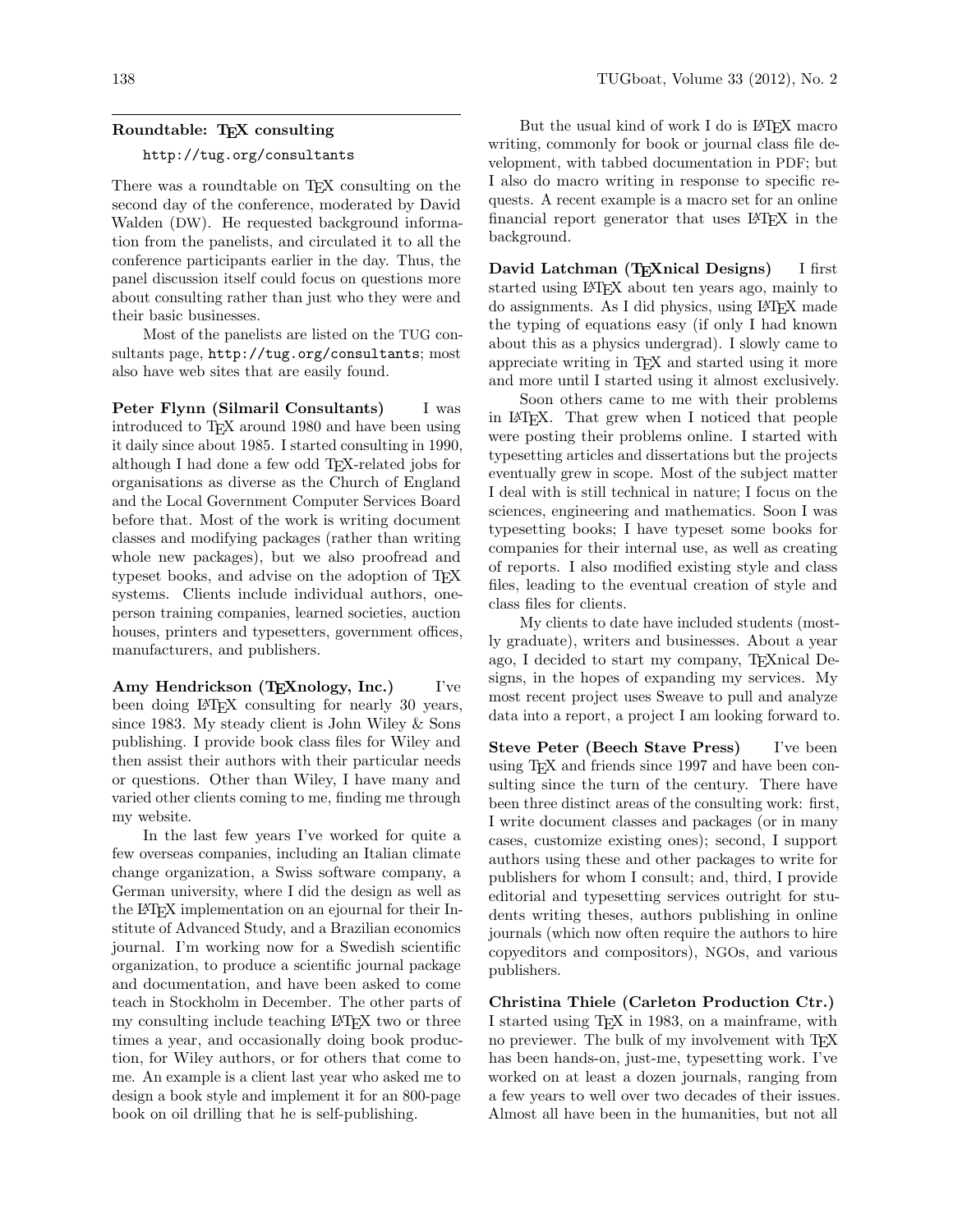in English; there were journals in French, Spanish, German, Italian, with small stretches of more exotic fare, such as Arabic, Korean, and Hebrew.

But I don't think I did anything that was really and truly "consulting work in T<sub>E</sub>X" until 1998, to help the National Research Council's Research Press start using TEX for the Canadian Journal of Physics, a small-format single-column monthly. The macros were originally done by Robin Fairbairns — I was the local contact, doing training, first-response troubleshooting, and answering questions of all sorts. I was a consultant at last!

Boris Veytsman I have used T<sub>F</sub>X since 1994 and consulted since 2005. I mostly do customized LATEX packages, troubleshooting, and teaching. Among my customers have been No Starch Press, Israel Journal of Mathematics, Annals of Mathematics, Philosophers' Imprint, American Chemical Society, Association for Computing Machinery, US Army Corps of Engineers, US Census Bureau, UN Food and Agriculture Organization, and many individual authors, publishers, etc.

## Panel discussion

DW: We've already met the panelists, so we won't go through the bio stage. And you've already heard from five of them, giving presentations; one more will happen tomorrow. Another thing I'd like to say is that we're having this panel discussion on consulting because we're curious, and possibly we'll learn something that will be useful in our amateur work. I'm sure we're not here to somehow create competitors for the consultants.

I've collected some questions in advance, and I'll start by asking a few of those. The panelists should feel free to quiz each other, or to answer each other's questions, or to follow on to each other's questions. And of course in a few minutes we'll begin to take some questions from the group. The first question is a little bit of a self-serving TUG question: Raise your hands— How many of you get business from your advertising in TUGboat? [Four hands go up.] And, where else do you get your business?

DL: I've gotten some from Facebook. And there have been a few on-line free-lancing sites that I've tried.

BV: Mostly word of mouth, besides TUGboat. Somebody, a former customer, recommends some friends.

CT: Word of mouth from editor to editor, which usually means the humanities; professor to professor, same department. I'm a member of the Society for Scholarly Publishing, SSP; many years ago I did a poster session on the use of TEX for linguistic

journals, well, not just linguistics, and eventually someone from OUP got in touch with me— it took them about 14 months to track me down; they obviously don't know about TUG — they found me and I got two books out of that.

I had a query that came through the TUG office which had some through a publisher in Sicily; they had a book that had some in in very old LATEX, and they needed it redone. I haven't gotten work through any ads in TUGboat because I don't have an ad there; it's not that nobody looks at my ad.

I've had work come through poster sessions; membership in the SSP, where you're allowed one little advertising blurb for free, so your name is out there; and a number of clients came as a result of something I'd done when I was still at Carleton University. Another editor and I went around and polled profs to see who edited journals; and we found over 40, most in the humanities, but not all. So I would say that a university is a really good source of clientele. You put out an ad in their publications or their newsletter— academics have a newsletter, students have a newsletter — and that probably works just as well.

AH: I think the place where I get most work is through my website. I just sit with my website out there, and somebody will come to me. I've had people from all over the world ask me to do various things; that's been pretty useful. TUGboat has been useful as well, and also word of mouth. I started out working at MIT, so I have some MIT/Lincoln Lab connections. That's my general stomping ground. More than that, it's just people who come to my website.

PF: Like Christina, I don't have an ad in TUGboat, but I do have a website. I get a lot of traffic through the website. Also, going to conferences is a major source. In my case, not just TFX but XML as well. Being there and meeting the people is probably about 65% of the battle.

BV: I have a story about word of mouth. You know, I have several jobs — an evening job at a university, a daytime job at some company. And once I was recruited for a permanent position about T<sub>EX</sub>; somebody read about me in TUGboat, they wanted to recruit me; I said I like my positions and don't want to move, and this was a very wise decision, because, after some talk, I understood that I was being recruited by another department of my own company. So my answer that I was pretty happy where I am was probably a good thing.

DW: A follow-up question was, how do you communicate with your customers? I assume phone and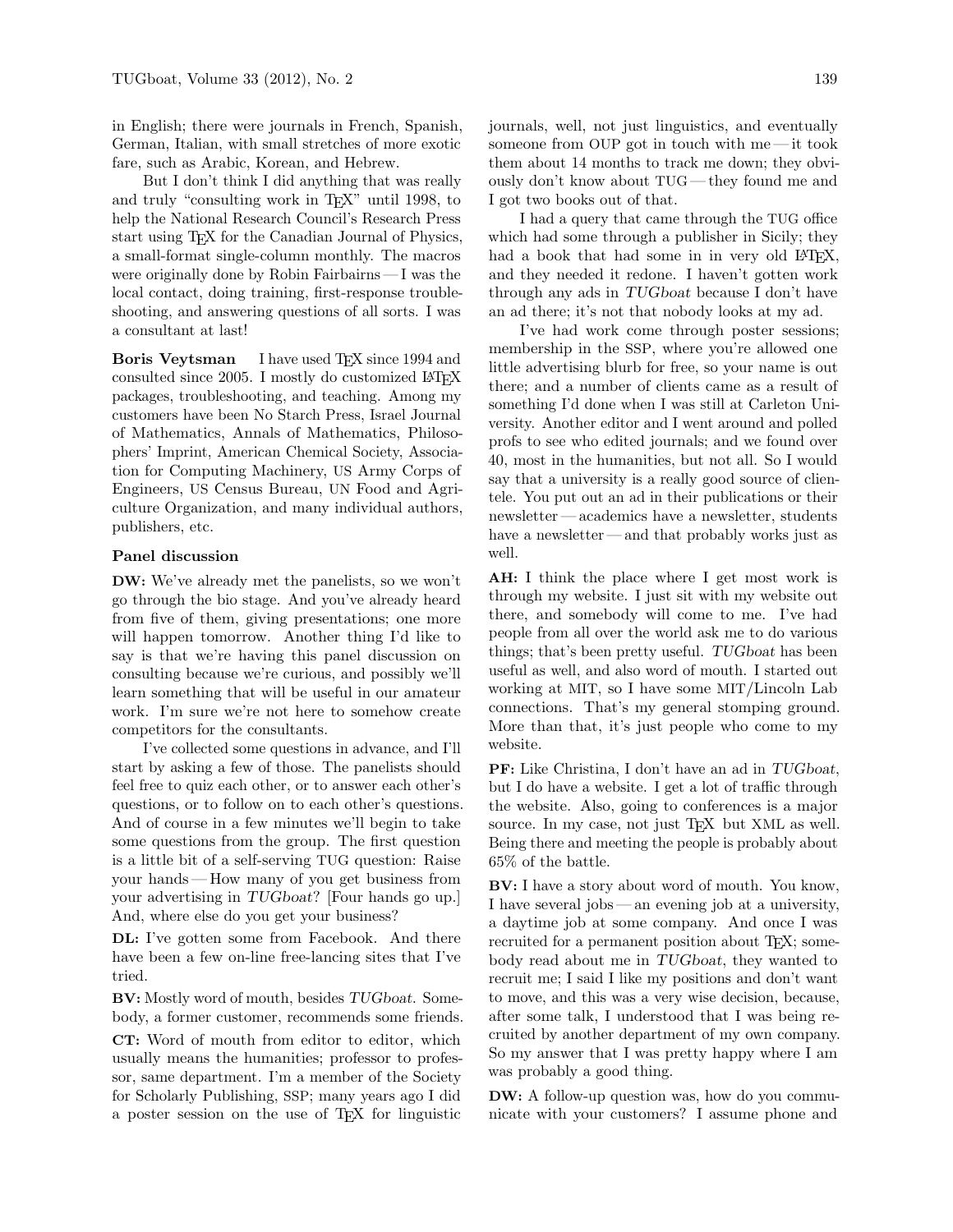e-mail. All of you? [all nod] In person, some of you? ["occasionally"]

BV: If you do teaching, seminars or classes, obviously you meet your students in person. For everything else, e-mail is good.

PF: If you are using a website, then having a client subdomain is basically an extranet with user name and password access for clients. You can use it to download, to place copies of things, to keep in contact with the client.

DW: To what extent does anybody's consulting go beyond LATEX, or is it primarily LATEX?

PF: XML. . .

SP: Copyediting, editing . . .

DW: Proofreading ...

AH: Design ...

DW: Well, that's my follow-on question. How much of the time does your TEX work take you into design, either of the book or of fonts?

AH: Not as often as I'd like. The last few years I've had the opportunity to do some design work, and actually it's been a lot of fun, although also time consuming, and perhaps not very profitable. For an e-journal, I did the design as well as the implementation of it. I've also done design work for small companies who wanted to use their logo in a particular way. I find that's kind of fun, but it is really time consuming. I don't know that I recommend it.

BV: For me, it's the opposite story, because some clients want me to do design more often than I wanted— I never tried— but now I know to whom to recommend it.

DW: There's a followup question over here— the same topic?

Pavneet Arora: In what form does the design reach you?

BV: My favorite form is specs. You have so much baseline, so much space in the margins, and so on. Unfortunately, many designers don't do this; they just send me a sample, and I have my trusty ruler with the different scales, where I measure. Unfortunately, sometimes they just do this.

CT: I usually just have journals, so once you set the design, all you do is plug the data in each issue. But when I'm asked to start up a new journal, which has happened three or four times, I prefer not to be given the specs, because most of the editors are completely unaware of what those mean, and I would much rather have them go cruising the shelves or go

cruising through  $Muse<sup>1</sup>$  and, although you have to be a subscriber to get the current issue, you go in there, you can go by category, mainly humanities as I said, and then if you go into any specific journal, go all the way down to the bottom of the list of their collection— the oldest issue is very often free. So you open it up, and you take it— that's what I've done — you look at the title page, the general pages, the bibliography, and after about five or seven of them, you realize that a lot of them don't have a lot of the information that you think could go in there. A lot of journal design is very static; it hasn't been reviewed in a long time. So they don't have things like e-mail address, contact info, the main author to connect with, .... That's very common in science journals, but not in the humanities; they don't seem to want to talk to anybody, just talk to you in the article, but please, don't come back to me. It's very different in the sciences. So Muse is a really great source for inspiration, and motivation to do better. As I said, after five or six journal title pages, you can see where you can do better. Of course, techniques are so simple, it's great.

AH: My specs for that job I was talking about, the e-journal, the specs were the color scheme and some graphics, and that was it. So you can imagine, there can be a lot of choices, so what do you want to do — do you want to have the colors graded through the page, how do you want to link this page to the other page. And also, I found my own graphics, by going to the web and finding things that didn't have copyrights on them, and then using those graphics. Similarly, for doing book design, I was able to do a few book designs recently, either because the authors didn't know what they wanted exactly, or they just let me loose with it. One was a book that dealt with "the theory of everything", so I was able to find a graphic that matched that, and used it for the chapter headings. Another one— it was kind of a weird job — a guy came to me who was from the oil fields of Texas; he had done work with oil wells, and he wanted to write a book on oil wells to share the information he had gained over the years. So I found some graphics that had to do with oil wells and put them in the book, and he was happy, and I was able to use whatever colors I wanted to use, and so forth, and produce the book for him.

So I think, if you're given a set of specs, that's trivial; you just implement them. I've done that plenty of times; it's not terribly interesting, but I can do it. But it is kind of fun when you have a little

<sup>1</sup> Muse is an electronic warehouse, with electronic subscriptions, mainly to humanities journals. It's run out of Johns Hopkins. Ed.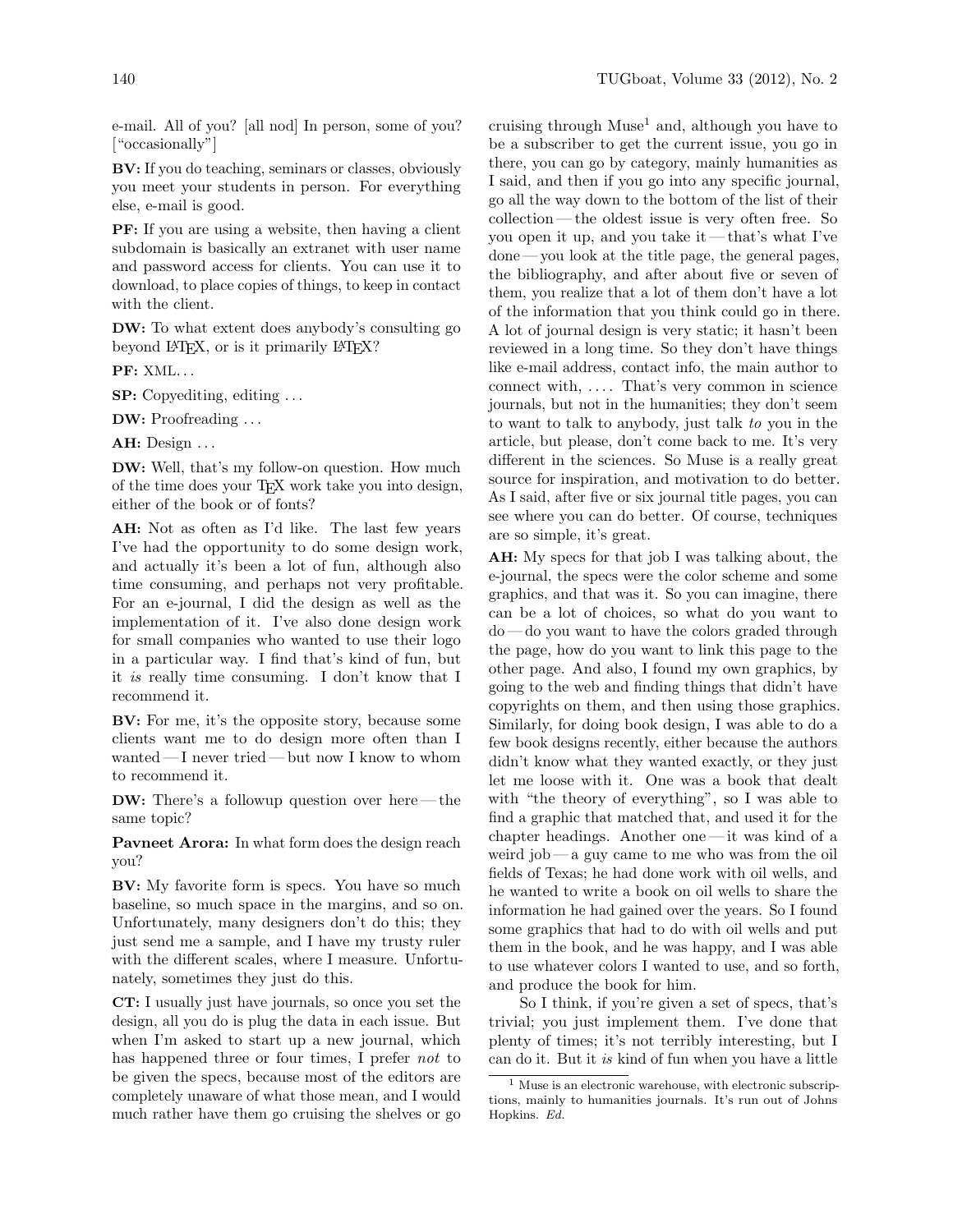bit of leeway so that you can do something more interesting.

PF: My initial reaction is that the design, everything should be black, shiny, shiny black. [SP: and lucrative] And lucrative. And corrupt. I have not decided. I have ten designs that I need to design. To answer the question, most clients will provide a PDF of the sample, oversize, big borders, and with what they fondly believe to be measurements. Unfortunately, the way they do these is frequently very ambiguous. They get the dimensions wrong, they get the scale wrong, you try to print it and it's nowhere even vaguely near what they request, because they've test printed it with Acrobat with the scaling turned off. They haven't got it right to start with. And, like Boris, I'd much rather they'd give me the spec, a positive spec. But if they do, and even if they try to do it in the design, they leave out stuff. They don't specify chapter starts, and they don't specify heading 1 and heading 2, and then no heading 3 layout, even though the book contains heading 3s. The book will contain, for example, bulleted lists, but they won't specify how much they're indented. Many, many of these specifications are grotesquely defective. So there's a constant stream of going back to the client, and saying "What do you want this to look like?" And they go back to the designer, and the designer says, "Oh, well."

DW: Steve, you also work on the design of the parts, yes?

SP: Yes, but not anything I've gotten through this. What I get is a surprising number of organizations that have things like occasional papers, and they've already got a Word template that they give out to authors, and then they want to support TEX users. I'll get a copy of the Word template, which in some cases is surprisingly tough. I had one recently where the display math was supposed to be left justified if it was fewer than three lines, but centered if it was more than three lines. And my reaction then was "Why??" And they said, "Well, that's the way we do it. We just press the button and you either center it or left justify it." I could probably do it for you, but do you really want that? I think I've talked them out of it; they've reserved the right to come back to me and demand it to be implemented that way. I'm hoping they avoid that.

BV: Speaking about specs, once I had beautiful specs! Absolutely beautiful; it was a journal, and the author was a professor of typographic design. It was absolutely beautiful, exactly stated, it was very difficult to implement because it was grid based of course,

and you know how to do grid-based typesetting in TEX, it's . . . but it was beautifully done.

DW: This brings to mind another question: you've talked about how the customers will come back to you, you go back to them. While I'm sure that sometimes happens in the slightly longer run, therefore my question is, How often do you get change requests when you maybe think the project is done? How do you know it's done? What do you do with those?

BV: Nobody wants this? Okay. I made a mistake in the beginning of my work as a consultant. and it's too late to correct it. The mistake is I said that you have free lifetime support. [laughter] And you wouldn't believe how many times I have requests for this support. What I do is I say, "If you want me to correct my bugs, it's free. But if you want me to redesign new features, I'd rather be paid for this." But still, if there are some bugs, some situations that are not bugs, but I didn't realize what they wanted, if you start doing it, you are going to do it for a long time. Sometimes it's reasonable to ask money for this; many times you just do it for free because . . . just because.

PF: I did very nearly the same that Boris said. I offer support for fixing bugs, but not enhancements. I did get, I think, one argument from a learned American society for whom I'd done an SGML-to-XML-to-LATEX conversion program, which was running in batch on their web server, running happily for years without any problem. And they rang me in a panic on a Sunday night at 8 p.m. to say that it was broken, my program. I suspected the bug was in their data, not the program, but by the time I'd gone and checked it out, I discovered they had a new sysadmin, who had removed some key features from their operating system, like rm [laughter] because he thought they were unsafe. But the script I'd written on several occasions removed its temporary files, and was falling flat on its face. Trying to explain that to the customer, that their own staff member has accidentally fouled things up, taught me a valuable lesson: you can't trust a customer to provide you with a platform on which your stuff will execute. So you have to write your scripts so that before they start, they test for the presence of everything that you need, even system facilities, and they will issue an error message if something is not there. You do have to be incredibly careful, if you're going to undertake this, to make sure that stuff that's supposed to be there is actually there.

AH: I deal with a whole lot of clients. I will make a macro package with documentation and template files and so there's a solid piece of work there. And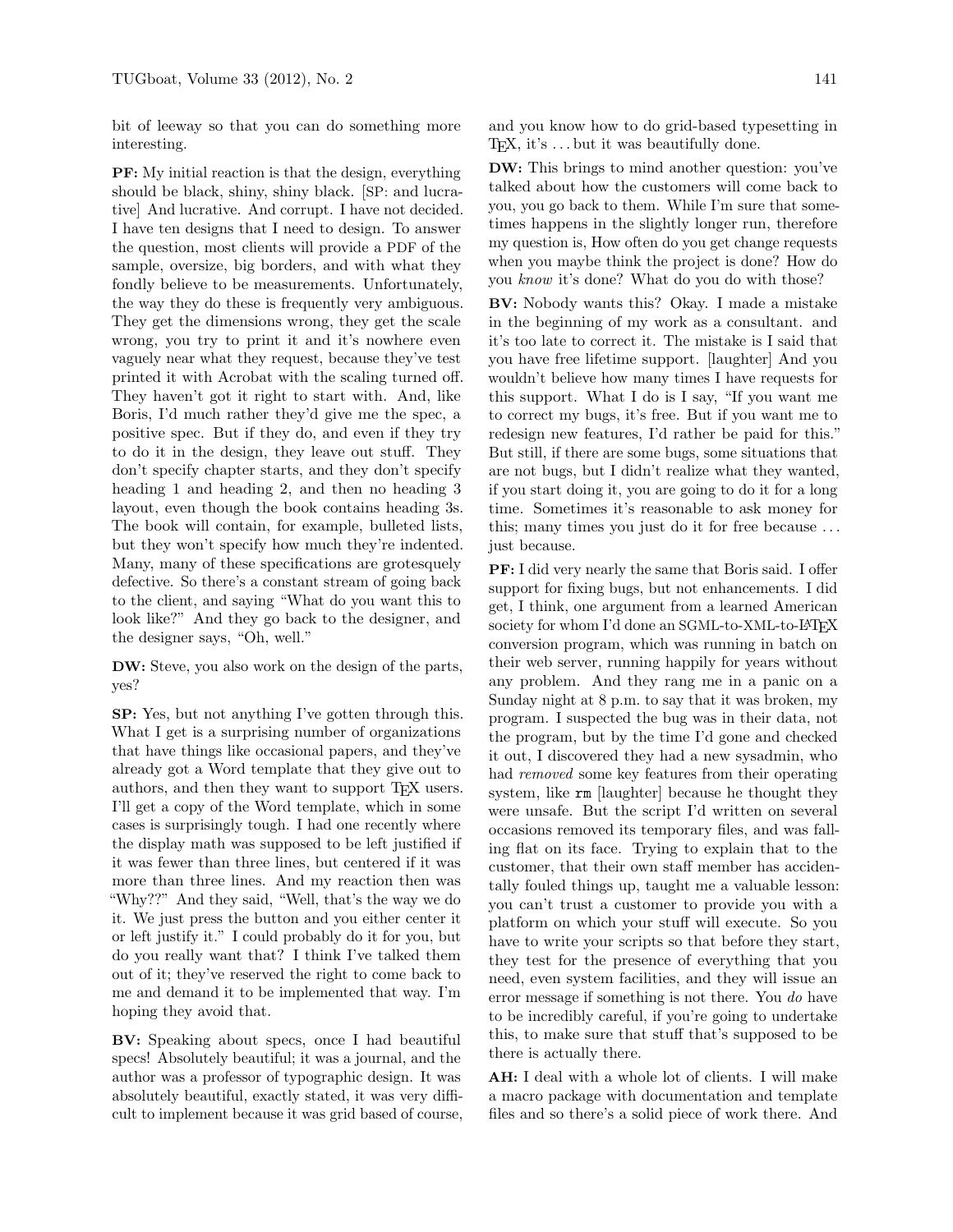then lots of different authors will use that work, and as the authors use it, they will say, this needs to be changed, or I would like this additional feature, and so on. So it's just ongoing support of authors I think of, rather than redoing the macro file. I find as a consultant that this can sometimes be tedious, but on the other hand, it's kind of nice because it's kind of steady at the same time, so it's kind of nice to even out your funds with this kind of work. That does tend to be useful, I think, to support authors as they're using your macro package.

CT: I only have one client like that, a very long term with the National Research Council in Ottawa, the Research Press, which about a year or so ago got sort of spun off into a non-profit, so they pay bills faster, they get back to me faster, and they don't go off on very peculiar adventures because of principle or personal hobby-horses. We did it for quite some time, until about 2005— and then they went away from T<sub>E</sub>X to XML direct with Word and 3B2. So one of the journals is coming back to TEX, which has meant that we had to ... we said, yes, we can give you support again, starting with a new version of TEX, because they were using Y&Y, which was great, but now defunct. So we are in the process of taking macros that work perfectly, even now, under Y&Y, amd we have to upgrade and haul them forward to use PC TEX and that structure is different, so now they're saying, "Well, can you make it more like. . . " Well, no! It's a different product, different company, different GUI,  $\dots$  Well, they're not keen on the editor. "Oh, well, that's not the upgrade, that's going to be the support and maintenance", so we're having to make a distinction between the get-us-going again phase, and separating those tasks from "and could we do", which is what we say is the future support for their maintenance, and that's a different contract. So we're trying to distinguish those two. That, of course, is different pay.

SP: One thing that I've noticed, most of my ongoing work is author support, things of that sort, which is charged by the hour. But I have noticed a definite correlation between the amount that they're originally willing to pay, and how much they want to come back to you for free changes. So if they're going to nickel-and-dime you at the beginning, they're going to come back and ask for an amazing amount of free work.

DW: Well, a question that I think has come up here, that is the second part of the previous question, is: First, how do you deal with people who, they have different distributions and tools than you do, and for these instances where you go back and forth with

them, perhaps after a long time, how do you archive the setup that you were using when you worked with them before, so that you can come back to them? Or do you?

SP: Personally, I've got five different computers set up in my office, and a number of virtual machines. I try to match a large number of setups. Obviously, I don't have VMS or anything like that running. Rarely do I have a request to do that. But either I can match directly, or ... Really, TEX has very few problems that I have hit with flat version dependence. . . . Knock on wood.

CT: I have some very, very old files that every so often have to be revisited. I've been doing the Canadian Journal of Linguistics for many years. It started as plain T<sub>E</sub>X, then eventually it went to 2.09, now it's  $2\varepsilon$ . But now, for Muse, we're going to try to put all of the back issues up in electronic form, and PDF. So I'm going to be revisiting files from volumes 34 to 48, which go through all those three. And so on my machine, much to my husband's dismay, I have something called "oldT<sub>E</sub>X", and I have something called "RnewTEX" — that's "really" new TEX — and I'm hoping that I can still use oldT<sub>E</sub>X with plain and .09, and  $\varepsilon$  with RnewTFX, which is actually 2003. (I know; we'll talk about that tomorrow.) So I have some very old installations. I have Y&Y running under Win98. (You see, when you're a one-person operation, you're a very old archival type, historical.) The fellow I work with for the NRRC, Paul Mailhot (he's in Halifax; he's also a consultant like this), he has four or five machines with various T<sub>E</sub>X<sub>S</sub>-PC T<sub>EX</sub>, old and new, Y&Y, I think he has a couple of the public domains as well— so one just collects, Mostly they stay on the old machine that they lived on first, and when you advance, you advance your TEX, and if you have to, you cross borders, but otherwise, they're dedicated to certain clients and certain jobs, until you run out of room.

AH: I find that fonts are the thing that's most problematic, in terms of not being transportable. So I'm so grateful to Will Robertson for the fontspec. That's just great, and it also gives us access to all those nice Adobe fonts. That's a terrific improvement in my life. Other than that, I haven't had much problem with version dependence, really.

PF: I don't have a problem with version dependence, because most of my customers are keeping up to date. What I've got is a few who are no longer customers who may well want to update stuff, and if they come back to me still running LATEX 2.09, then I strongly suggest that they upgrade. I do make a rigid rule that they use an SVN repository.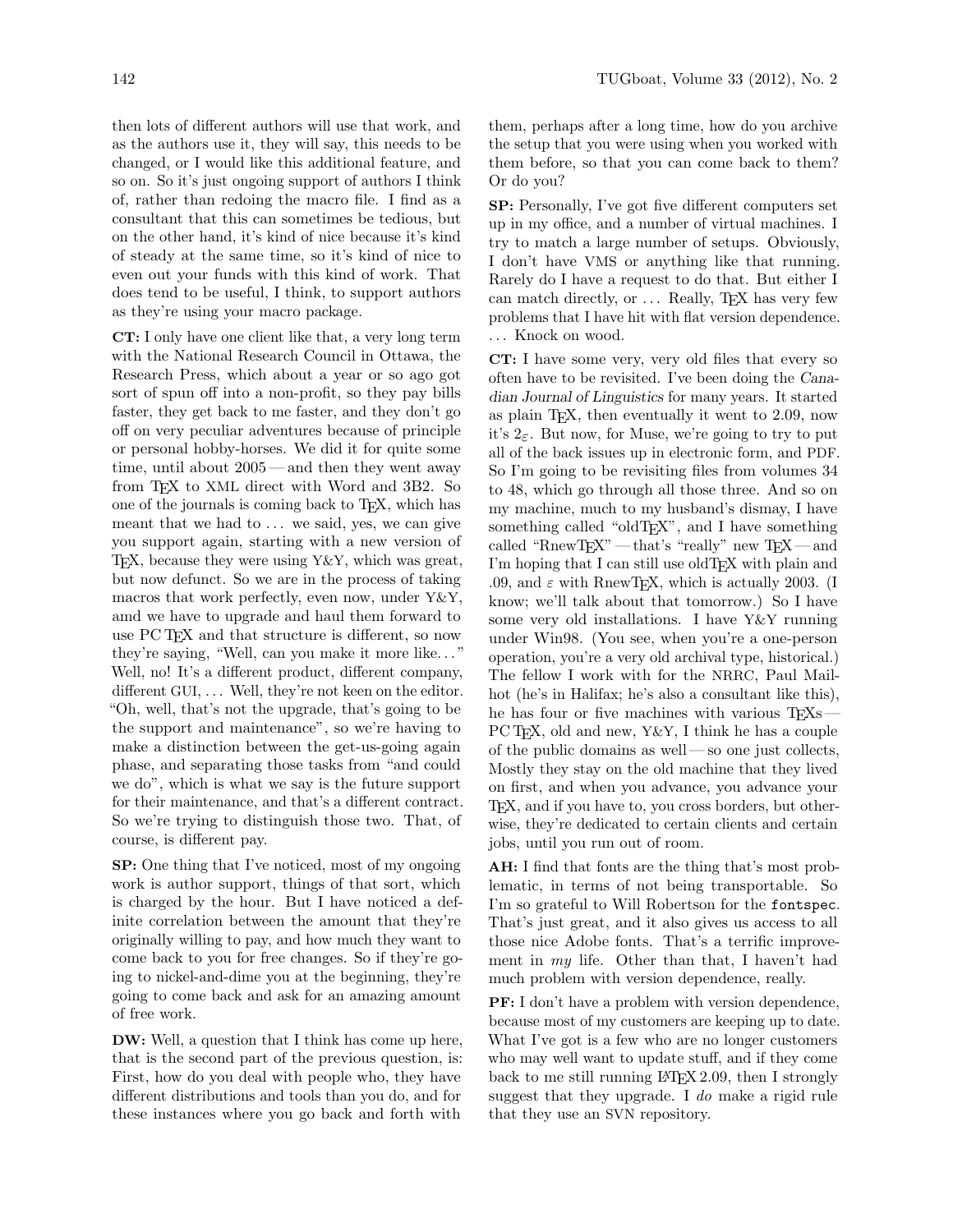DW: I have a couple more from the audience, and then I have a couple more that we made up just in case there weren't any. Suppose I want to write a LATEX package, but have no experience. This person knows how to do LAT<sub>EX</sub>, but doesn't know how to do a package. Where would this person start— are there tutorials, textbook chapters, other suggestions? We may have someone here who would like some consulting, but free consulting, I'm pretty sure.

BV: There is a guide, clsguide, in "old TFX" how to do it. For other people, it will probably be different, but for me, I started by reading source code by other people. This is probably the best way to learn to look at packages, to look at .dtx, just look how people did things. Some people prefer textbooks, but for me, reading source code is the most educational thing.

PF: Yes, I'd agree with that— reading the source code, but reading it very critically, because some of it is a bit fake. The clsguide document is definitely a good place to start. Also the three chapters at the end of the latest Companion, which describe how to write packages. Those are very good. There are some serious problems with the documentation for

.ltx doc because it doesn't explain terribly clearly how you embed multiple output files into your .dtx file. The documentation is ambiguous and that key piece is missing, or not terribly clear. As I said earlier, in my talk, I cheat, in the sense that my .dtx files are all generated from an XML document, so I can retain control of the way they're output. If I make a change, I can just do a regression test on all the documents and they all come out looking the same. But that's just me.

AH: My suggestion is Victor Eijkhout, TEX by Topic. That's very helpful, because the other basic reference guide is The TEXbook, and it's not well organized, really, in terms of, if you want one bit of information. So I think Victor's book, which is free to download, is a real good help. And also just starting with an existing .cls file, see how running heads are handled, for instance, you can make a variation on that pretty easily.

BV: [Victor's book] is free to download, but if you want to save your eyes and if you want Victor to have a couple of bucks, I would suggest buying it from Lulu. I did it myself, and it's one of my favorite books, to tell the truth, when I do TEX.

DW: It doesn't get Victor any money, but they're also for sale, used, on Amazon.

Another, very specific, question from a member of our group. He's working on a textbook, copyediting it, which has two .bib files. When he compiles it to PDF, sometimes the relevant .bbl file changes,

and sometimes it doesn't. He wants a glimmer of, what makes that file change, and what makes it not change.

## AH: Did he run BIBTFX on it?

DW: I presume BIBTEX was run on it? [Yes.] My own experience in compiling, and I'm far from an expert, is every once in a while it seems to pay to delete all the .aux files and somehow make T<sub>F</sub>X think that it needs to start from scratch.

CT: I've done that.

BV: I would look into the logs, the .blg file (which is the BibTEX log), the main TEX log, because sometimes BibTEX just dies under you, and if you are not careful, if you use an IDE which does not tell you, I prefer Make because Make just stops when something goes wrong. But if you use an IDE, sometimes it just dies and you don't know this, and you happily go further, which would be wrong. So just look at the log files and they will tell you a lot of the story.

SP: Sacrificing a chicken under the full moon is the best way.

PF: If the file is changed, and sometimes not, my immediate reaction is to run Diff. What is T<sub>E</sub>X'ed? The only thing I can think of that can immediately affect it is if you have two works by the same author, one in each .bib file, of the same year, so on alternate occasions, it would be computed as "1994a" and "1994b", or something like that. And if you updated a part of the document that did not cause that to change, it would not trigger that addendum.

Nelson Beebe: I've probably done more BIBTFX than anybody else. Here's an example that I use extensively in my bibliographic work. You have an article on a particular topic, and six months later, an erratum is published. So I put in the BIBTEX entries a pointer to the original to be read so if you cite the original the first time through, you get the original. There's still a new reference dumped into the . aux files if you need to run BIBTEX twice. So the reality is, for heavily cross-referenced bibliographic needs, you really have to run BibTEX every time you run LATEX, and then probably one more time. If you're using something like Make, you end up with something that can be set up with the right number of steps consistently.

Unfortunately, all of these people work with GUIs that click a button; they can't remember how many times they have to run the index program and BIBTEX, and other programs. They get it wrong.

BV: Yes. If you have several entries from the same book, then the threshold is such that the book might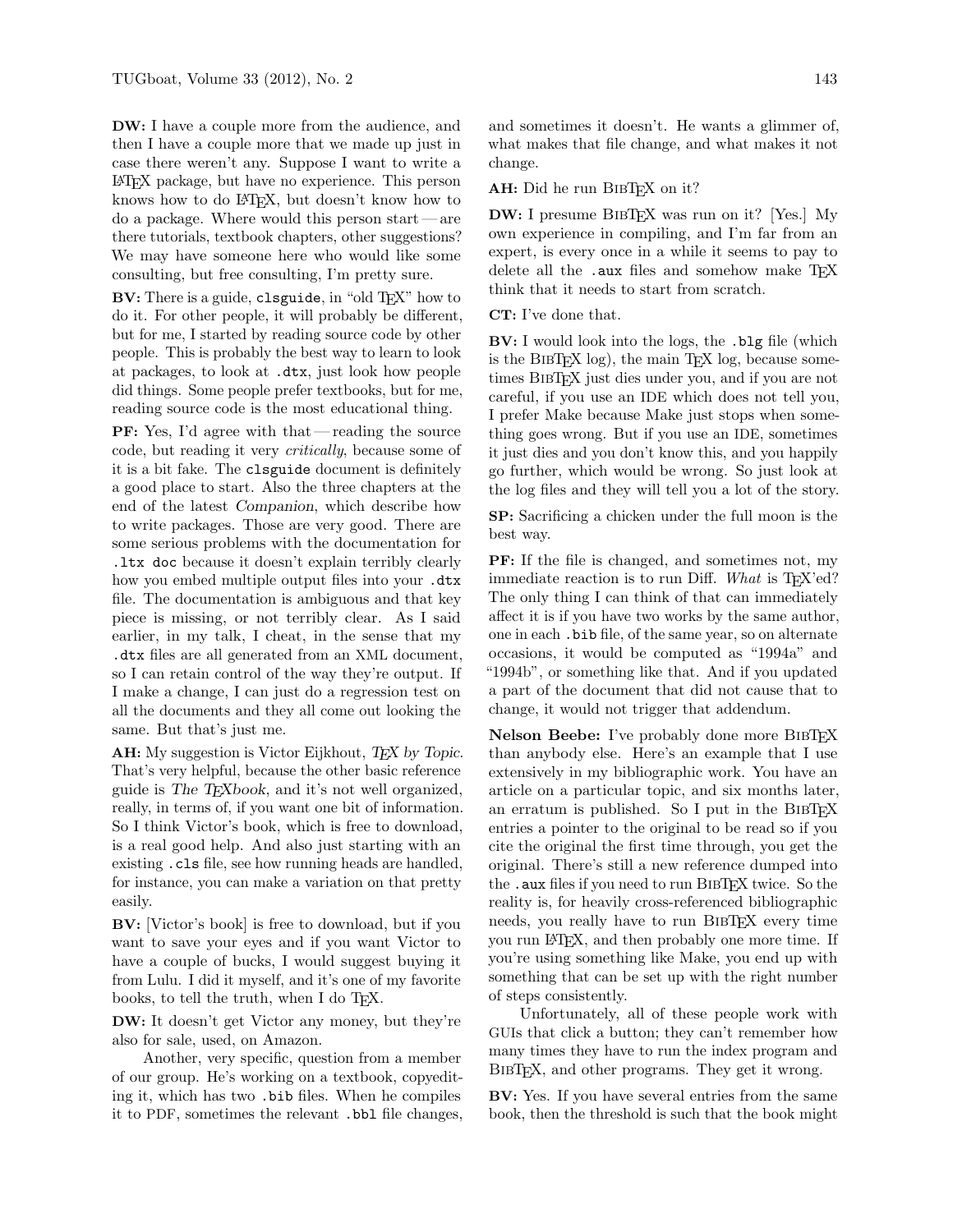be good, or it might not, then unfortunately it is done only on the second run of BIBT<sub>EX</sub>.

DW: Do the panel members have any questions for each other?

SP: One thing I want to bring up, one of the reasons I suggested we have this discussion is, about three weeks ago, I had a call out of the blue from another consultant listed on the tug.org site. He just wanted to chat, and said, basically, "How do you guarantee that you get paid?" Because he had a couple of cases recently; one of them he described, and I know who it was because the guy contacted me at one point, and I wasn't able to do the work at that point, so i passed him on, I said just look at the tug.org site. But I personally have had a couple of jobs and it seems to be an increasing case in the past few years of people getting work, and not getting paid. In general, if I've got somebody coming to me who says "I need you to do x, y and z and I need it by next week", and it's going to be a \$200 job, you can't really say "Send me a check for \$100 first, before I'll start on it." If it's a small amount and a short-term job, I'll just go ahead and do it. And those are rarely the problems. But it's the ones that are \$1500 and they want things, what do other folks do?

DL: I know some people who have had this problem. One way to combat it is to ask for a partial upfront payment. In some cases maybe 10–15%. In cases where you have to collect the rest of your money, unfortunately, hopefully you have enough information on the project client to give to some collection agency. Beyond that, there isn't really much that you can do.

BV: If you have organization or corporate customers, they always pay. You just sign an agreement. Maybe there are some corporations that don't pay, but with individual people, . . . If it's \$1500, you can always say, pay me 25% up front. But when it's a couple of hundred, you cannot do this, and several times I was burned. You cannot do much when it's a couple hundred. Well, maybe it's a cost of doing business.

I'm sorry if some of you are economists, but I have a very low opinion about economics students, because it seems they are taught that morally it's something which should not be done, but business efficiency is very important, and one part of business efficiency is not to pay when you owe. I have a problem with business students, unfortunately. Maybe it's just my bad luck. When it's a couple of hundreds, you can't do much. You could go to small claims court, but you'll spend more time. What can you do? But to say the truth, lots of students are very good. I had one student who said "I cannot work with you unless I pay you up front. Let me just pay you my bank balance." I said "Fine." There are many people who understand this.

Robin Laakso: I have a suggestion. Sometimes when you go to a restaurant, especially a small one, and they have a bounced check, they'll put it on the wall. They'll have a list, and these days, a list on the wall or a blog.

BV: They could try to sue you for defamation. I wouldn't. It's very interesting, but. . .

DW: I think when they put it on the restaurant wall, their excuse is not that I'm exposing this person to the world, but I'm telling my staff not to let this person come in any more. So they've got kind of a fake excuse.

CT: I've actually had two cases. One time I got to a point where I had too much work, and I asked Steve if he could help on the front end grunt work. So I couriered the stuff down, it was for a university prof, not from my university, and it took so long to even get messages and responses back from him. amd we lost money. Steve did all the way up to the PDF proofs, I gave it to the author, and it finished. We had no recourse, I couldn't find him any more, the material was actually time sensitive, and five years after economic forecast papers, that's pointless. So it was a total loss. And then there was another where it was a very large book, and it simply took a lot more time than the two authors had found funds for. So whatever they were able to scrape up, I gave to the fellow I co-worked with, and I got zip. But it was for one of the authors who was editor of a publishing house for which I had done at least two series, at least 20–30 volumes over time, so I felt morally obliged to bring this book to its conclusion. And it took a very long time, there were two rounds of very thorough edits that came from other colleagues, yet more time. There is no recourse, because there was no money. That's one of the problems with getting jobs through university profs who apply for funding: they underestimate savagely, because they don't think a large sum would get them money. Somehow, magically, things will work out. Of course, if you feel morally obliged, they do work out.

AH: I actually have good experience with economics people! I've worried plenty of times. This is my way of making a living; it's not a luxury. One time I was working for a guy with a journal in Brazil, and I think, I have no recourse! If the guy doesn't pay me, he just doesn't pay me. So you're kind of relying on the people's sense of honor and the fact that you work with them in a nice way. And they